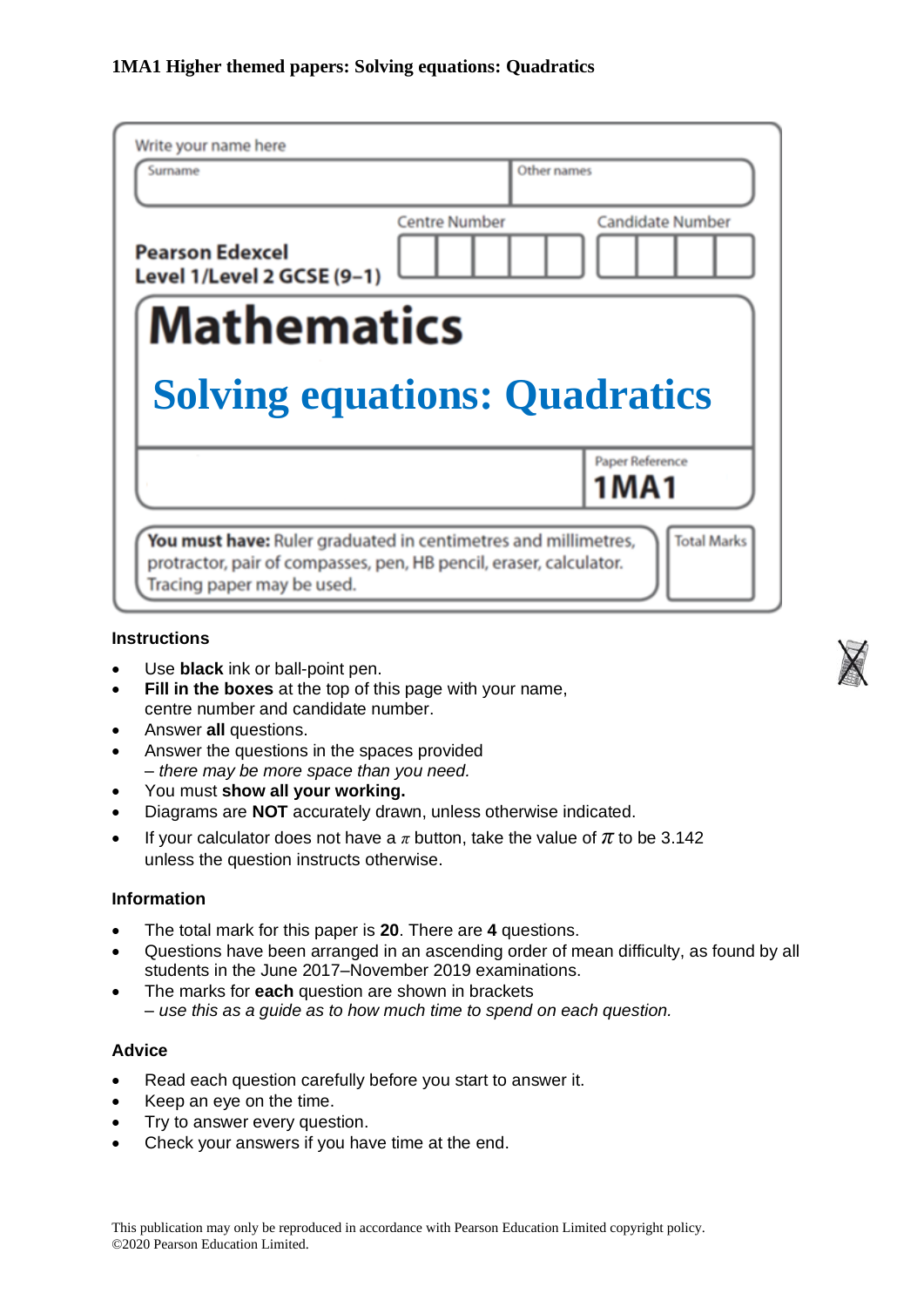### **1MA1 Higher themed papers: Solving equations: Quadratics**

- **1**  $f(x) = 4\sin x^{\circ}$ 
	- (*a*) Find f(23) Give your answer correct to 3 significant figures.

....................................................... **(1)**

.......................................................

 $g(x) = 2x - 3$ 

(*b*) Find fg(34) Give your answer correct to 3 significant figures.

**(2)**  $h(x) = (x + 4)^2$ Ivan needs to solve the following equation  $h(x) = 25$ He writes  $(x + 4)^2 = 25$  $x + 4 = 5$  $x = 1$ This is not fully correct. (*c*) Explain why. ...................................................................................................................................................... ...................................................................................................................................................... **(1) (Total for Question 1 is 4 marks) \_\_\_\_\_\_\_\_\_\_\_\_\_\_\_\_\_\_\_\_\_\_\_\_\_\_\_\_\_\_\_\_\_\_\_\_\_\_\_\_\_\_\_\_\_\_\_\_\_\_\_\_\_\_\_\_\_\_\_\_\_\_\_\_\_\_\_\_\_\_\_\_\_\_**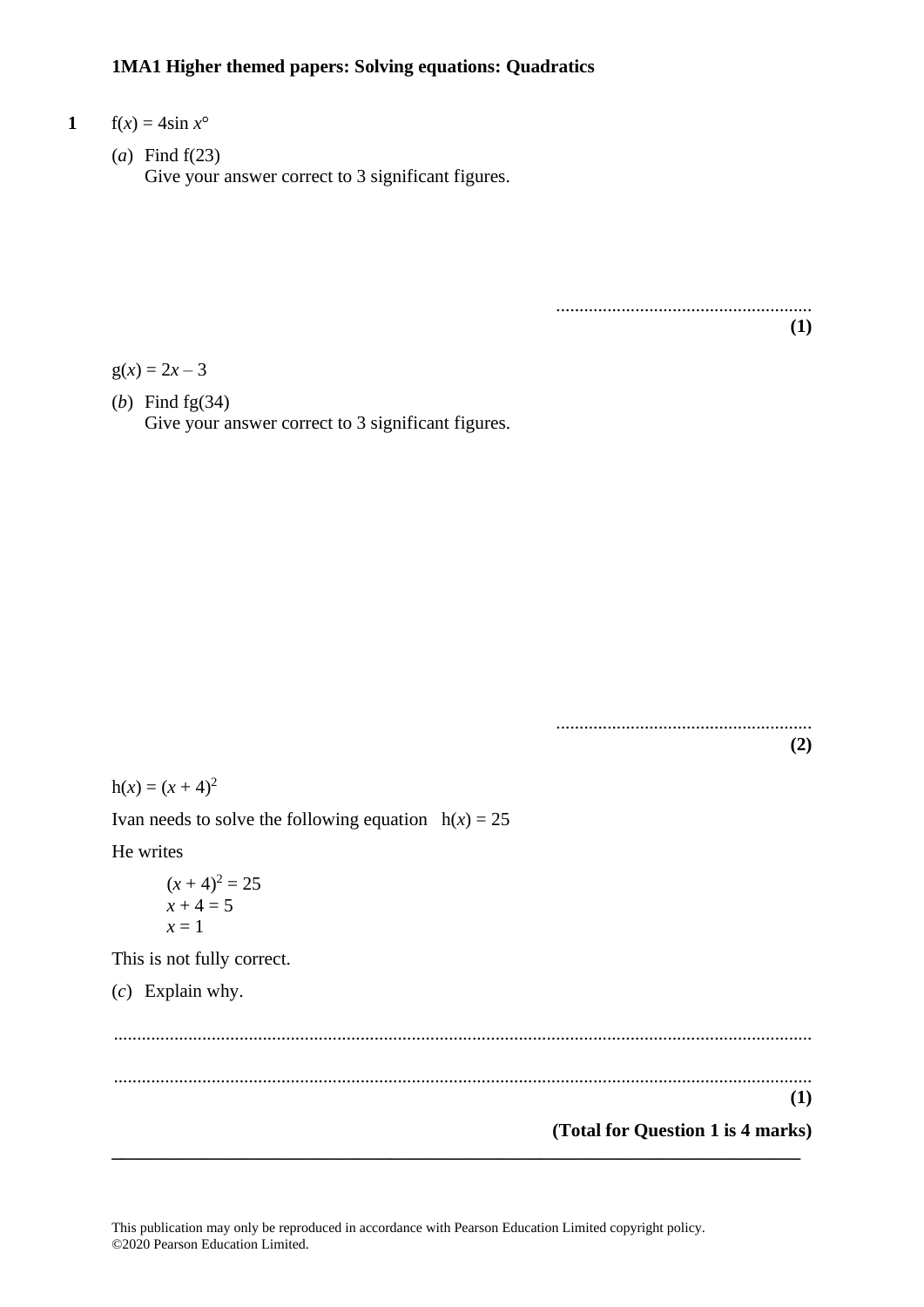## **1MA1 Higher themed papers: Solving equations: Quadratics**

# **2** Solve  $(x-2)^2 = 3$

Give your solutions correct to 3 significant figures.

...........................................................................................................

### **(Total for Question 2 is 2 marks) \_\_\_\_\_\_\_\_\_\_\_\_\_\_\_\_\_\_\_\_\_\_\_\_\_\_\_\_\_\_\_\_\_\_\_\_\_\_\_\_\_\_\_\_\_\_\_\_\_\_\_\_\_\_\_\_\_\_\_\_\_\_\_\_\_\_\_\_\_\_\_\_\_\_\_**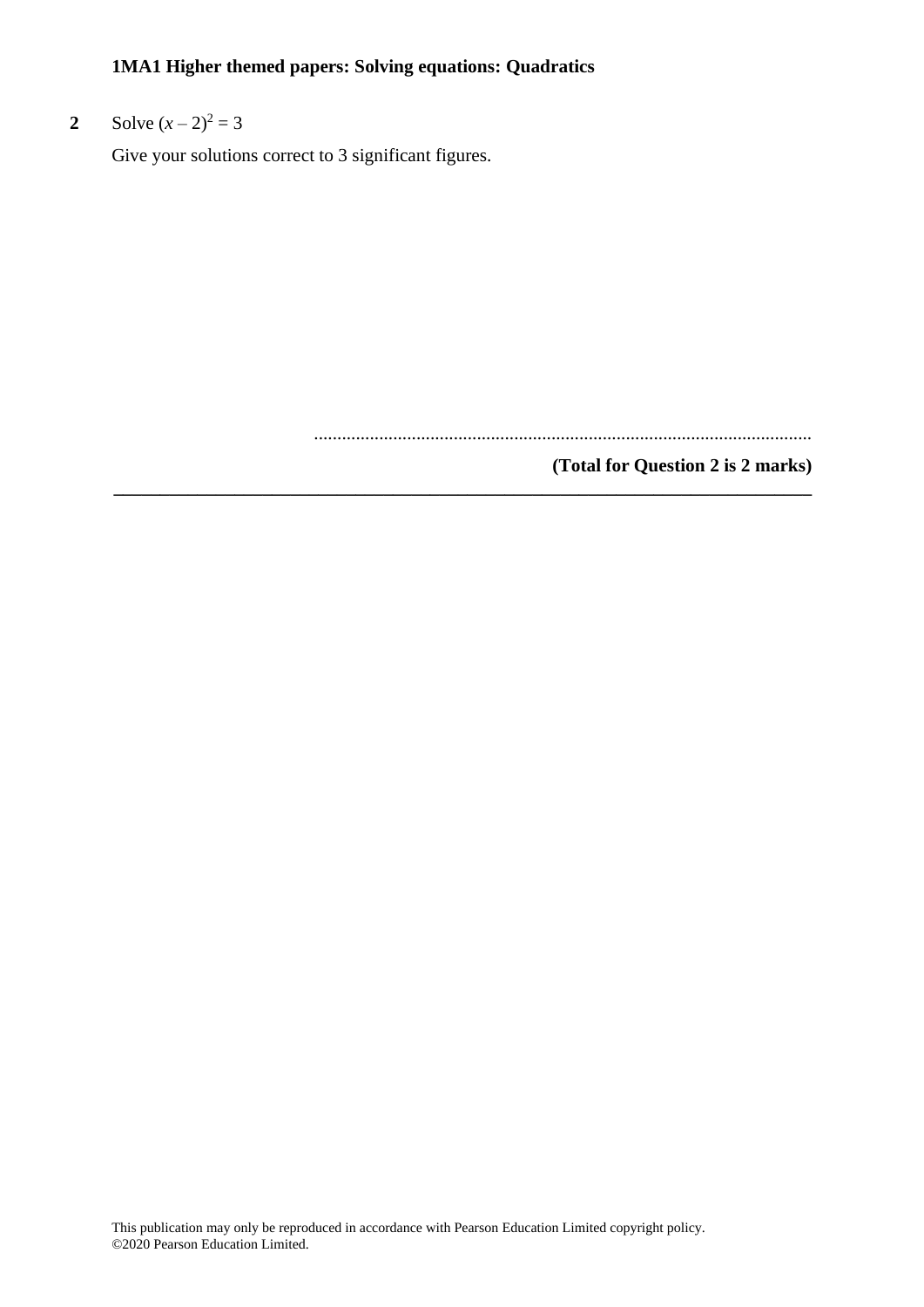

(b) Factorise *x* <sup>2</sup> − 2*x* − 35

....................................................... **(2)**

....................................................... **(2)**

$$
u=\frac{3t}{4}+2
$$

(c) Make *t* the subject of the formula.

.......................................................

**(3)**

**(Total for Question 3 is 7 marks) \_\_\_\_\_\_\_\_\_\_\_\_\_\_\_\_\_\_\_\_\_\_\_\_\_\_\_\_\_\_\_\_\_\_\_\_\_\_\_\_\_\_\_\_\_\_\_\_\_\_\_\_\_\_\_\_\_\_\_\_\_\_\_\_\_\_\_\_\_\_\_\_\_\_\_**